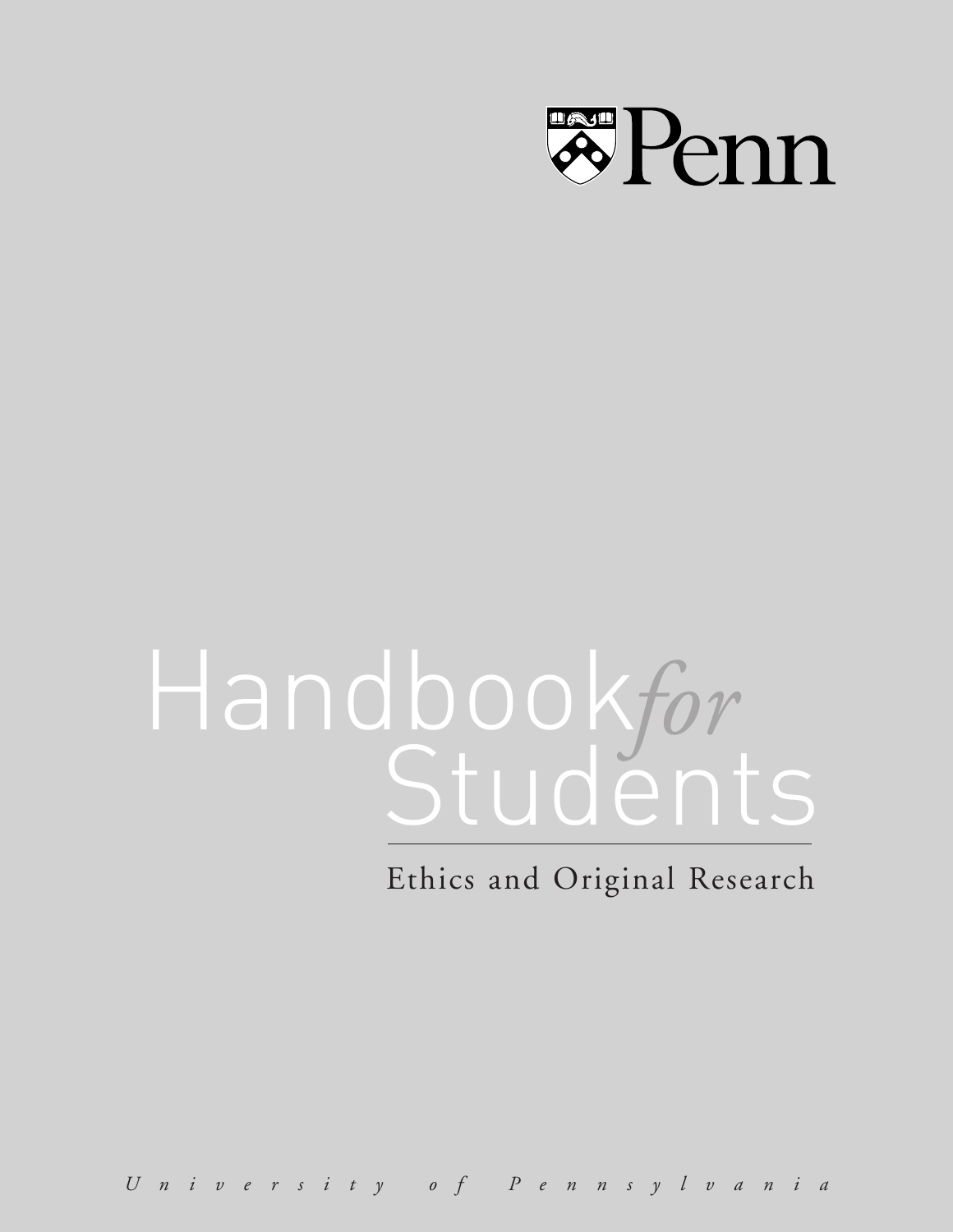# Table of Contents

- [Introduction: Academic Integrity at the University of Pennsylvania](#page-4-0) 1
- [Code of Academic Integrity](#page-3-0) 2
- [Violations of Academic Integrity: What are the Consequences?](#page-4-0) 3
- [Doing Original Work at the University of Pennsylvania](#page-4-0)  3
- [Avoiding Plagiarism: Citing Sources](#page-5-0) 4
- [Using the Internet](#page-6-0)  5
- [Citing Electronic Sources](#page-8-0)  7
- [Avoiding Plagiarism: Quoting](#page-9-0)  8
- [Avoiding Plagiarism: Paraphrasing](#page-10-0)  9
- [Avoiding Plagiarism: Summarizing](#page-12-0) 11
- [Choosing Whether to Quote or to Paraphrase](#page-12-0) 11
- [Avoiding Plagiarism: Citing Facts and Statistics.](#page-13-0) 12
- [Avoiding Plagiarism: Writing Computer Code](#page-14-0)  13
- [Test: What is Common Knowledge?](#page-15-0) 14
- [Collaboration](#page-15-0) 14
- [Good Work Habits: Study, Research and Writing](#page-16-0) 15
- [Style Guides](#page-18-0) 17

#### **CREDITS**

Written by Patricia Brennecke, Lecturer in English Language Studies. Edited by Professor Margery Resnick, Chair of the Committee on Discipline, and Joanne Straggas, Office of the Dean for Undergraduate Education. Prepared with the support of Professor Robert P. Redwine, Dean for Undergraduate Education at MIT.

**This publication has been adapted from one produced at MIT entitled, Academic Integrity at the Massachusetts Institute of Technology: A Handbook for Students. We are grateful for their permission to use and revise the work for students on our campus.**

Produced by Office of the Provost University of Pennsylvania Fall 2006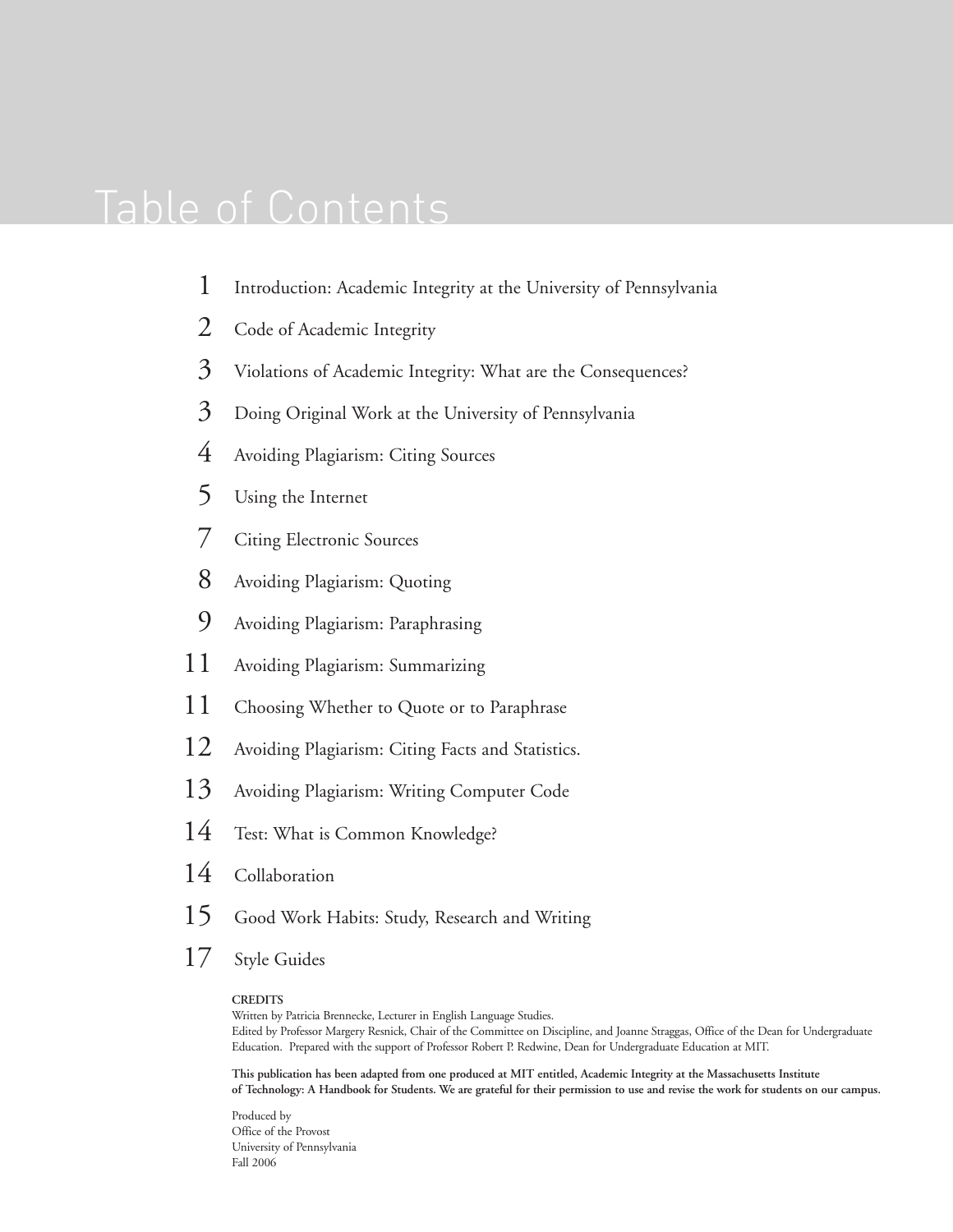# INTRODUCTION: Academic Integrity at the University of Pennsylvania

You are a student at Penn because of your demonstrated intellectual ability and because of your potential to make a significant contribution to your area of study. In your time at Penn, you will hav e many opportunities to conduct research and produce scholarship. You will also face many challenges, both in completing your own work and in engaging honestly with the work of others.

Penn aims to graduate students who can communicate their expertise. Many of your assignments will require writing or oral presentations. Most will require research in libraries and laboratories and accessing electronic resources. Penn anticipates that you will pursue your studies

with purpose and integrity. Honesty is what makes scholarship possible in any academic discipline. Penn's expectations of all members of the community, faculty and students alike, ar e made clear in the Code of Academic Integrity (on the following page). This code prohibits acts of academic dishonesty that include cheating, plagiarism, fabrication, multiple submission, misrepresentation of academic records, facilitating academic dishonesty and gaining unfair advantage in

an academic exercise. Some of you may be coming from educational systems where rules of academic integrity were not clearly defined or enforced. Others may be studying in the United States for the first time. To ensure that all Penn students understand the high academic standards of the University, we publish this handbook to guide you as you approach the research and writing tasks that your courses or your dissertation will demand of you.

This handbook outlines important information you will need to know about correctly acknowledging your sources when you write a report, research paper, critical essay, or position paper. It also provides guidelines for collaboration on assignments. It does not address all issues related to integrity in your work at Penn, as some of these are field-specific.

This manual is focused primarily on integrity in the preparation of original scholarly texts. A detailed treatment of ethical conduct in the gathering, processing and publication scientific data from the laboratory or field is beyond its scope. This subject is covered in detail for the medical and life sciences in the bioethics training materials assembled for students in Penn's Biomedical Graduate Studies program. These materials, which feature a case study approach and cover topics such as integrity in data recording and analysis, ethical treatment of human and animal subjects, authorship and scientific conflict of interest, are available to the Penn community at [http://www.med.upenn.edu/bgs/bioethics.shtml.](http://www.med.upenn.edu/bgs/bioethics.shtml) At a conceptual level, many of the case studies in this training program would be applicable to the physical sciences as well. In general, your instructor, research supervisor,

and department are important sources of information regarding field-specific practices, and you should consult them at every opportunity.

You should note that this handbook provides information about what constitutes violations of academic integrity. Please familiariz e yourself with this material befor e you begin wor k in your classes at Penn. Use it as a resource when you have questions, during your time here and beyond.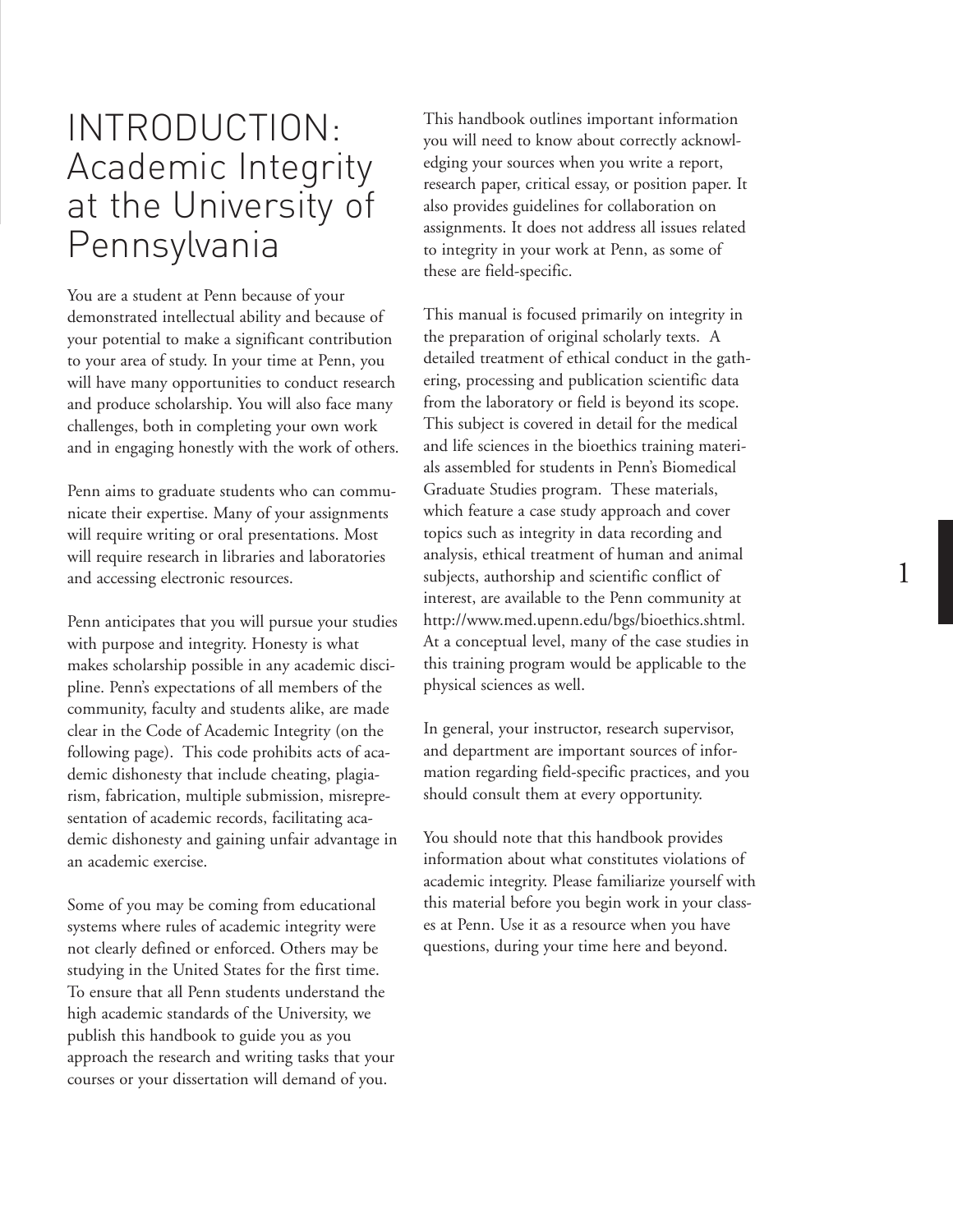# <span id="page-3-0"></span>University of Pennsylvania's Code of Academic Integrity

Since the University is an academic community, its fundamental purpose is the pursuit of knowledge. Essential to the success of this educational mission is a commitment to the principles of academic integrity. Every member of the University community is responsible for upholding the highest standards of honesty at all times. Students, as members of the community, are also responsible for adhering to the principles and spirit of the following Code of Academic Integrity.\*

## Academic Dishonesty Definitions

Activities that have the effect or intention of interfering with education, pursuit of knowledge, or fair evaluation of a student's performance are prohibited. Examples of such activities include but are not limited to the following definitions:

- A. Cheating: using or attempting to use unauthorized assistance, material, or study aids in examinations or other academic work or preventing, or attempting to prevent, another from using authorized assistance, material, or study aids. Example: using a cheat sheet in a quiz or exam, altering a graded exam and resubmitting it for a better grade, etc.
- B. Plagiarism: using the ideas, data, or language of another without specific or proper acknowledgment. Example: copying another person's paper, article, or computer work and submitting it for an assignment, cloning someone else's ideas without attribution, failing to use quotation marks where appropriate, etc.
- C. Fabrication: submitting contrived or altered information in any academic exercise. Example: making up data for an experiment,

fudging data, citing nonexistent articles, contriving sources, etc.

- D. Multiple submissions: submitting, without prior permission, any work submitted to fulfill another academic requirement.
- E. Misrepresentation of academic records: misrepresenting or tampering with or attempting to tamper with any portion of a student's transcripts or academic record, either before or after coming to the University of Pennsylvania. Example: forging a change of grade slip, tampering with computer records, falsifying academic information on one's resume, etc.
- F. Facilitating academic dishonesty: knowingly helping or attempting to help another violate any provision of the Code. Example: working together on a take-home exam, etc.
- G. Unfair advantage: attempting to gain unauthorized advantage over fellow students in an academic exercise. Example: gaining or providing unauthorized access to examination materials, obstructing or interfering with another student's efforts in an academic exercise, lying about a need for an extension for an exam or paper, continuing to write even when time is up during an exam, destroying or keeping library materials for one's own use., etc.
- \* *If a student is unsure whether his action(s) constitute a violation of the Code of Academic Integrity, then it is that student's responsibility to consult with the instructor to clarify any ambiguities.*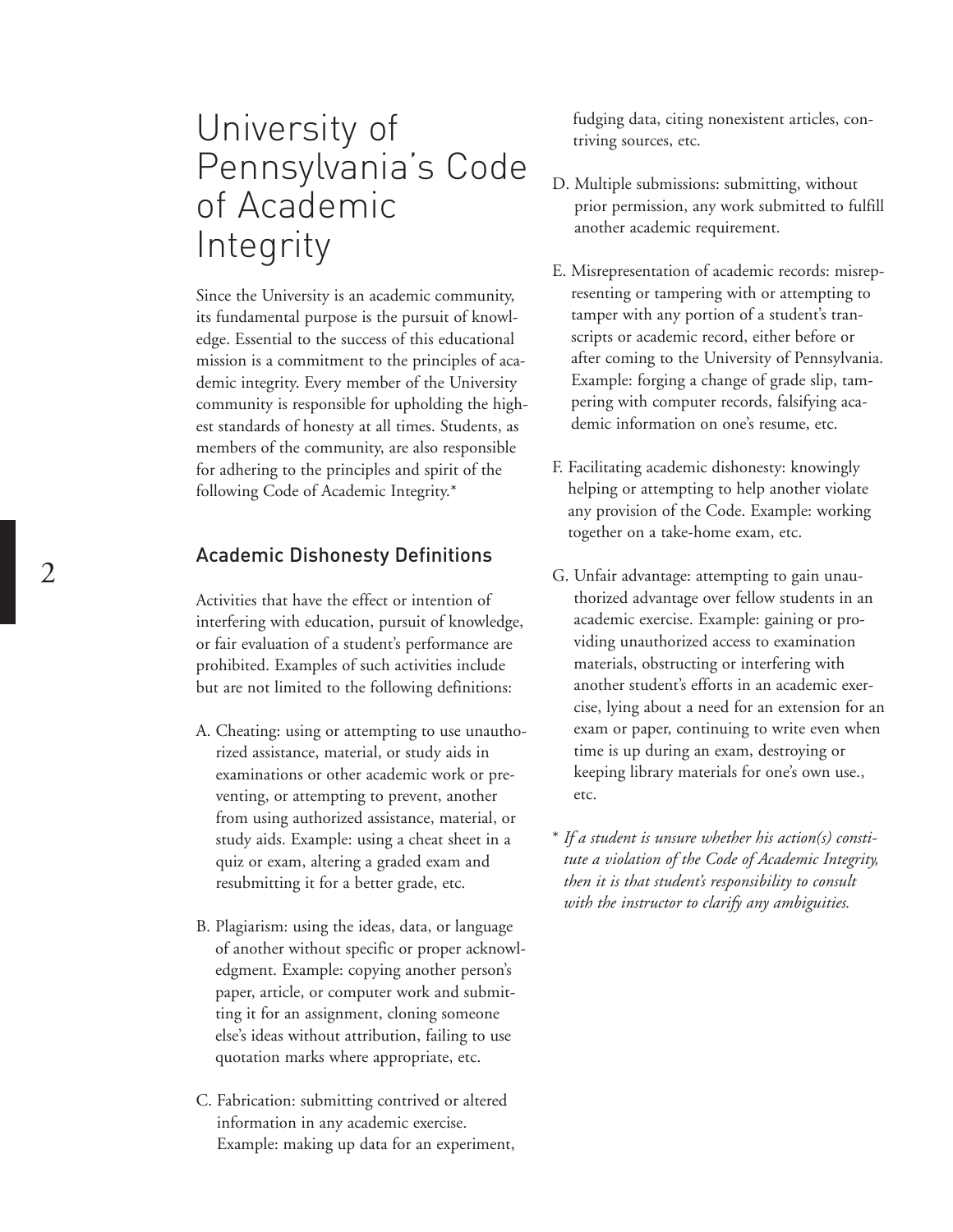# <span id="page-4-0"></span>Violations of Academic Integrity: What are the Consequences?

Students caught plagiarizing face academic and disciplinary consequences. For example, an undergraduate student may receive a failing grade from an instructor, or the case may be referred to the Office of Student Conduct for a hearing and sanctions. Sanctions imposed by the Office of Student Conduct become a part of the student's permanent record and may have an adverse impact on future academic and career goals.

**At the graduate level, violations of academic integrity are treated very seriously and may result in expulsion from the University. In the case of graduates, discovery of plagiarism in a dissertation can, and has, resulted in the revocation of the Ph.D. degree.**

Several of Penn's schools have adopted their own policies for handling academic integrity matters; Law, Medicine, Dental Medicine, Veterinary Medicine, and Wharton Graduate Division each have their own policies. Where there is no separate school policy, the University's Charter of the Student Disciplinary System applies.

*The procedure for disciplinary action outlined in the University's Charter of the Student Disciplinary System may be found on the web at [http://www.upenn.edu/osc/outline.htm](http://www.upenn.edu/osc/outline.htm )*

# Doing Original Work at the University of Pennsylvania

During your academic life at Penn, you will be asked to do assignments that require research and experimentation. You will also be asked to solve science and math problems that require original thinking. In some classes, you will be required to write papers for which you will need to do research in books, journals, electronic media, and other sources.

One of the challenges of good scholarship is to take what has already been done, said, or argued, and incorporate it into your work in an original way. To some students, this task may seem unnecessarily redundant: a student writing a paper on the benefits of stem cell research may ask, "If the positive aspects of this research have already been argued, why do I need to do it again?" The answer is that

- Your way of presenting the information and arguing it will be different from that of others and is therefore valuable; and
- As more recent information on your subject becomes available, you have the opportunity to bring this information into your report or argument, adding new dimensions to the discussion.

Adapted from: Avoiding plagiarism. Purdue *University OWL Online Writing Lab*. Retrieved May 31, 2005 from *http://owl.english. purdue.edu{handouts/ [research/r\\_plagiar.html](http://owl.english. purdue.edu{handouts/ research/r_plagiar.html )*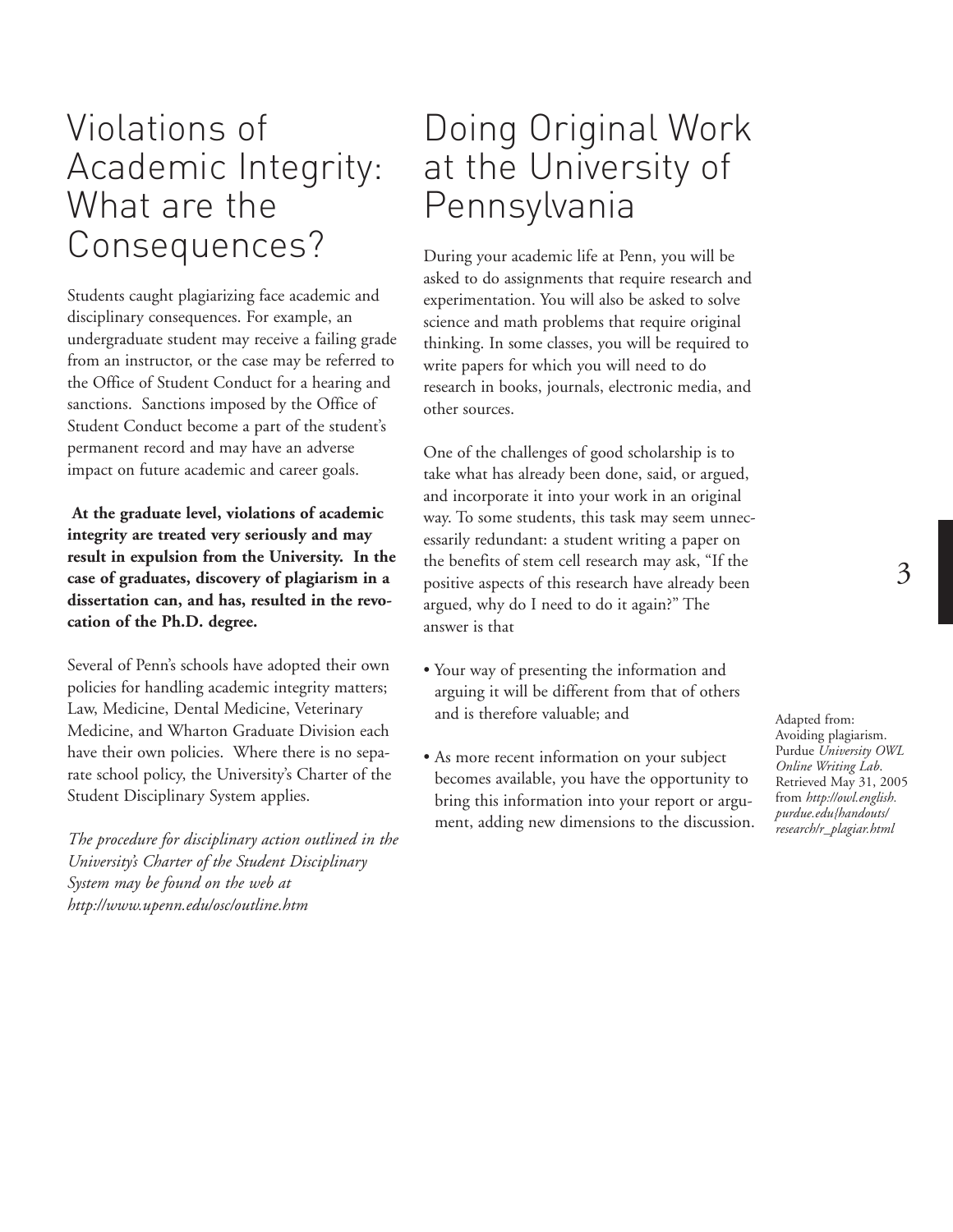#### <span id="page-5-0"></span>**Sometimes the goals of academic writing may seem contradictory.**

**We ask you to**

| Read what is written on a topic and report it,<br>demonstrating you have done your research,                            | BUT        | write about the topic in an original way.                                                                       |
|-------------------------------------------------------------------------------------------------------------------------|------------|-----------------------------------------------------------------------------------------------------------------|
| Bring in opinions of experts and authorities,                                                                           | BUT        | do more than simply report them; com-<br>ment on these opinions, add to them,<br>agree or disagree with them.   |
| Notice articulate phrasing and learn from it,<br>especially if you are trying to enhance your<br>capability in English, | <b>BUT</b> | use your own words and/or quote directly<br>or paraphrase accurately when you<br>incorporate this into a paper. |

Academic writing is a challenge. It demands that you build on work done by others but create something original from it. The foundation of good academic work – in research and in writing – is honesty. By acknowledging where you have used the ideas, work, or words of others, you maintain your academic integrity and uphold the standards of the University and of the discipline in which you work.

# Avoiding Plagiarism: Citing Sources

During your academic career at Penn, you will write original papers and give oral presentations that require research. It is important to understand that notions concerning intellectual property vary from culture to culture. In some cultures, the concept of owning words and ideas may seem strange. Students from these cultures may have been encouraged to repeat the words of others and incorporate them into their own writing without quoting or otherwise indicating that they came from another source. Other cultures accept the practice of copying phrases or sentences into a paper without using quotation marks as long as the writer shows where they came from. This is not acceptable in North American culture.

In our academic culture, we consider our words and ideas intellectual property. We believe our words, like a car or any other possession, belong to us and cannot be used by others without acknowledgment. If you copy, borrow, or appropriate another's work and present it as your own in a paper or oral presentation - deliberately or by accident - this act is considered plagiarism.

# What is plagiarism?

Plagiarism occurs when you use another's words, ideas, assertions, data, or figures and do not acknowledge that you have done so. In simple terms, plagiarism is a form of theft.

If you use the words, ideas, or phrasing of another person or from published material, you must

- Use quotation marks around the words and cite the source.
- Alternatively, you may paraphrase or summarize acceptably and cite the source.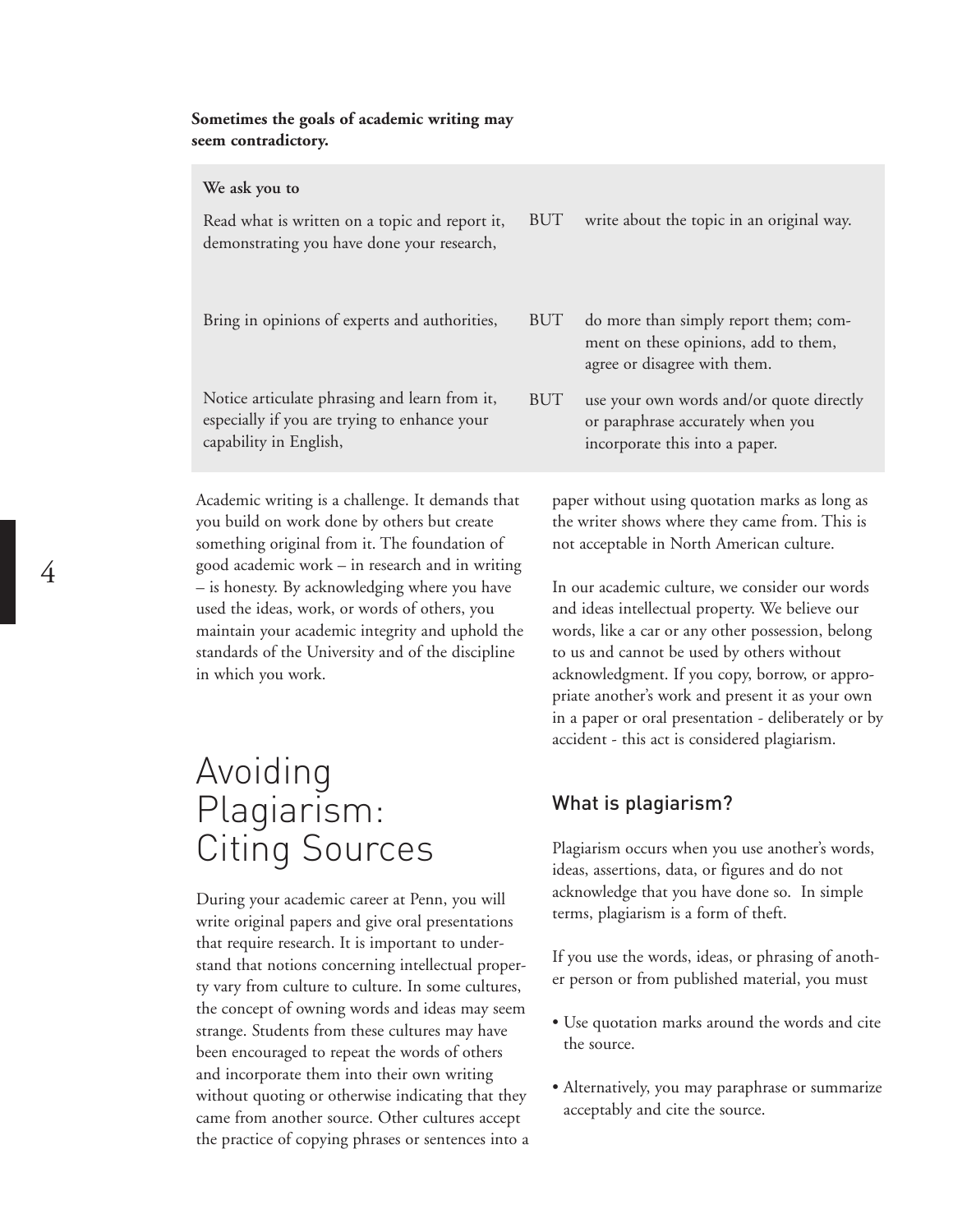<span id="page-6-0"></span>If you use charts, graphs, data sets, or numerical information obtained from another person or from published material, you must also cite the source.

Whether you quote directly or paraphrase the information, you must acknowledge your sources by citing them. In this way, you have the right to use another's words by giving that person credit for the work he or she has done.

# What does it mean to "cite" a source?

In writing a paper, it means:

- Showing, in the body of your paper, where the words or information came from, using an appropriate format, and
- Providing complete information about the source (author, title, date, etc.) using an appropriate format, in a bibliography or footnote.

In giving a formal presentation, it means: Acknowledging, on your slide, where the graph, chart or other information came from.

# Why should I cite my sources?

- To show your readers that you have done your research.
- To give credit to others for work they have done.
- To point your readers to sources that may be useful to them.
- To allow your readers to check your sources, if there are questions.

Citing your sources points the way for other scholars. You may cite a source that is of particular interest to a reader who wants to read more on your subject. Your citation will help that reader locate the information quickly.

## What should I cite?

- **Print sources:** books, journal articles, magazine articles, newspapers - any material published on paper.
- **Electronic sources:** web pages, articles from online newspapers and journals, articles retrieved from databases like LexisNexis and ProQuest, government documents, newsgroup postings, graphics, e-mail messages, and web logs (i.e., any material published or made available on the Internet).
- **Recorded material:** television or radio programs, films, filmed discussions, panels, seminars, interviews, or public speeches.
- **Spoken material:** personal conversations, interviews, information obtained in lectures, poster sessions, or scholarly presentations of any kind.
- **Images:** charts, graphs, tables, data, illustrations, architectural plans, and photographs.

# Using the Internet: A Special Note

The Internet has made academic research much easier than it used to be. Databases have been created that compile much of the published material relevant to a certain field, saving you valuable time. You can download .pdf files or have articles sent to you by email.

Yet the Internet poses special problems. Because it is relatively new and because so much of what appears on the Internet does not indicate the author's name, people tend to think the information they find there is "free" and open for the taking. Everything on the Internet has been written by someone. The author may be an organization or an individual, but there is an author – or at least, a traceable source.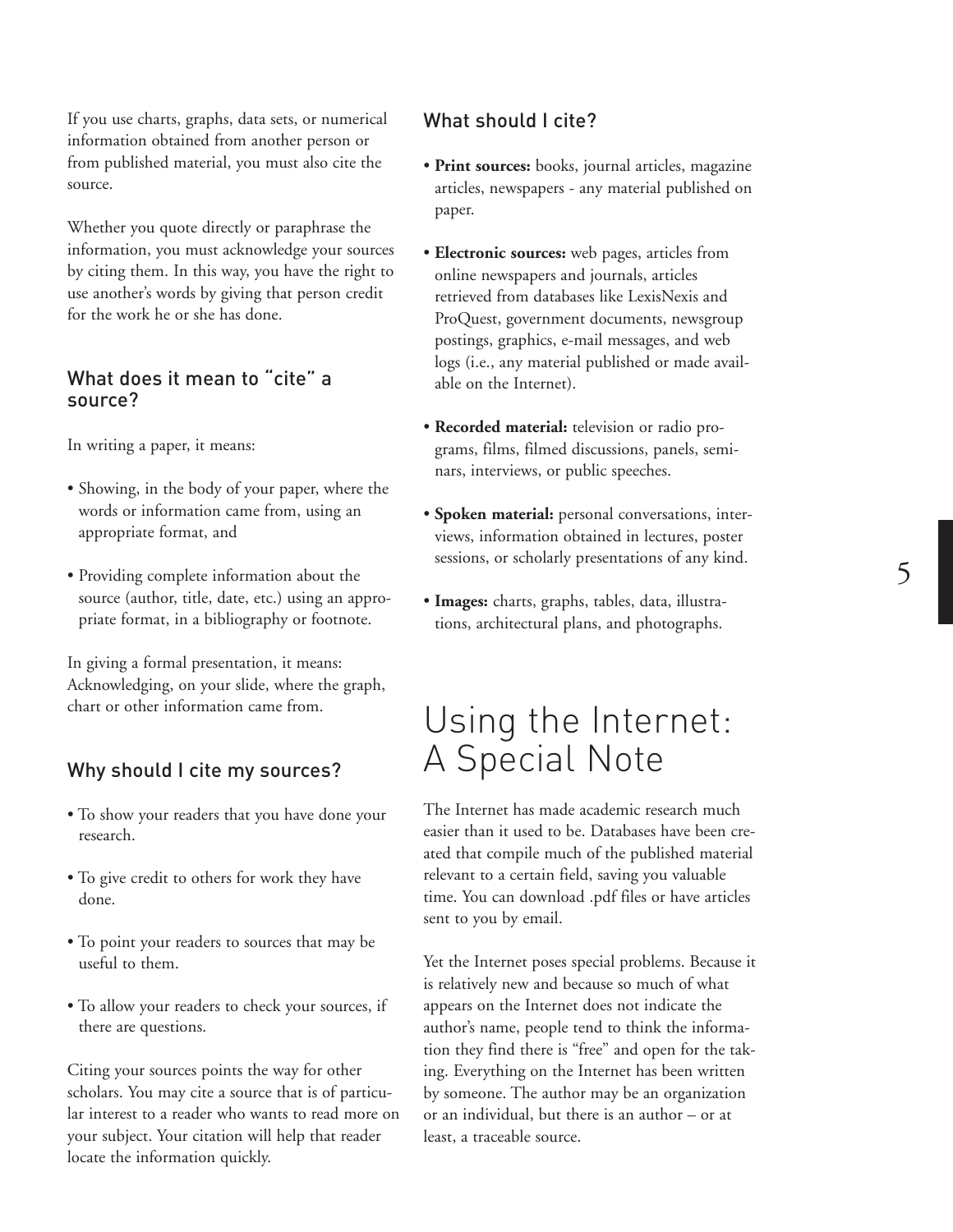This source is often found in the heading at the top of the web page or its sponsoring organization, such as The World Health Organization or The United Nations. If no traceable source exists – i.e., you cannot identify an author or a sponsoring organization whose reliability you can check then you must be careful. The information may be merely someone's opinion, not verified by facts or evidence, and you should not use it. Mechanisms for peer review of materials on the internet are not well established as yet and are far from uniform.

Students commonly use the Internet to access the following:

- Articles originally published in print media that are now available online through subscription services like LexisNexis or Pro Quest
- Articles published in online journals or newspapers
- Web pages or web sites sponsored by reliable institutions

Treat the information you find electronically the way you would treat it if it were printed on paper. If you quote, paraphrase, or summarize, cite your web source as you would an article in a journal or newspaper. Follow the guidelines in the style guide you are using.

## What to look for on a website

#### **• Name of the author:**

Is the author a recognized authority? Or is the author a student who has posted his or her paper online? If the latter, this person is probably not a recognized authority, and you should not use the information. Unless the source clearly emanates from a reputable publication that is subject to peer review, it is best to assume that it is not authoritative. The adage "when in doubt, leave it out" applies.

#### **• Name of the website:**

Does the name of the site tell you anything about the information source? Is it that of a reliable news or information agency?

#### **• Name of the institution sponsoring the website:**

Is the sponsoring institution a name that you recognize as a reliable, unbiased source of information? Examples: the World Health Organization, the United Nations, the American Medical Association.

#### **• Date:**

Was the site recently updated? Is the information current?

Always look for the author's name and credentials or for the name of the sponsoring institution. If you cannot locate this information or you are not sure of the reliability of the institution, do not use the information. Anyone can post information on the Internet. Thus, much of it may not be reliable.

## Improper Use of Internet Sources

Remember that information on the Internet is not "free." It should always be paraphrased, quoted, or summarized appropriately.

- Do **not** cut and paste text directly from the Internet into your paper unless you quote directly and cite.
- Do **not** cut and paste images or graphics from the Internet into your paper unless you cite your source.

## The Librarians' Index to the Internet: [http://www.lii.org](http://www.lii.org )

This index, sponsored by the University of California at Berkeley, provides a list of 16,000 web sites that UC and the City of Berkeley librarians have deemed reliable and accurate. Their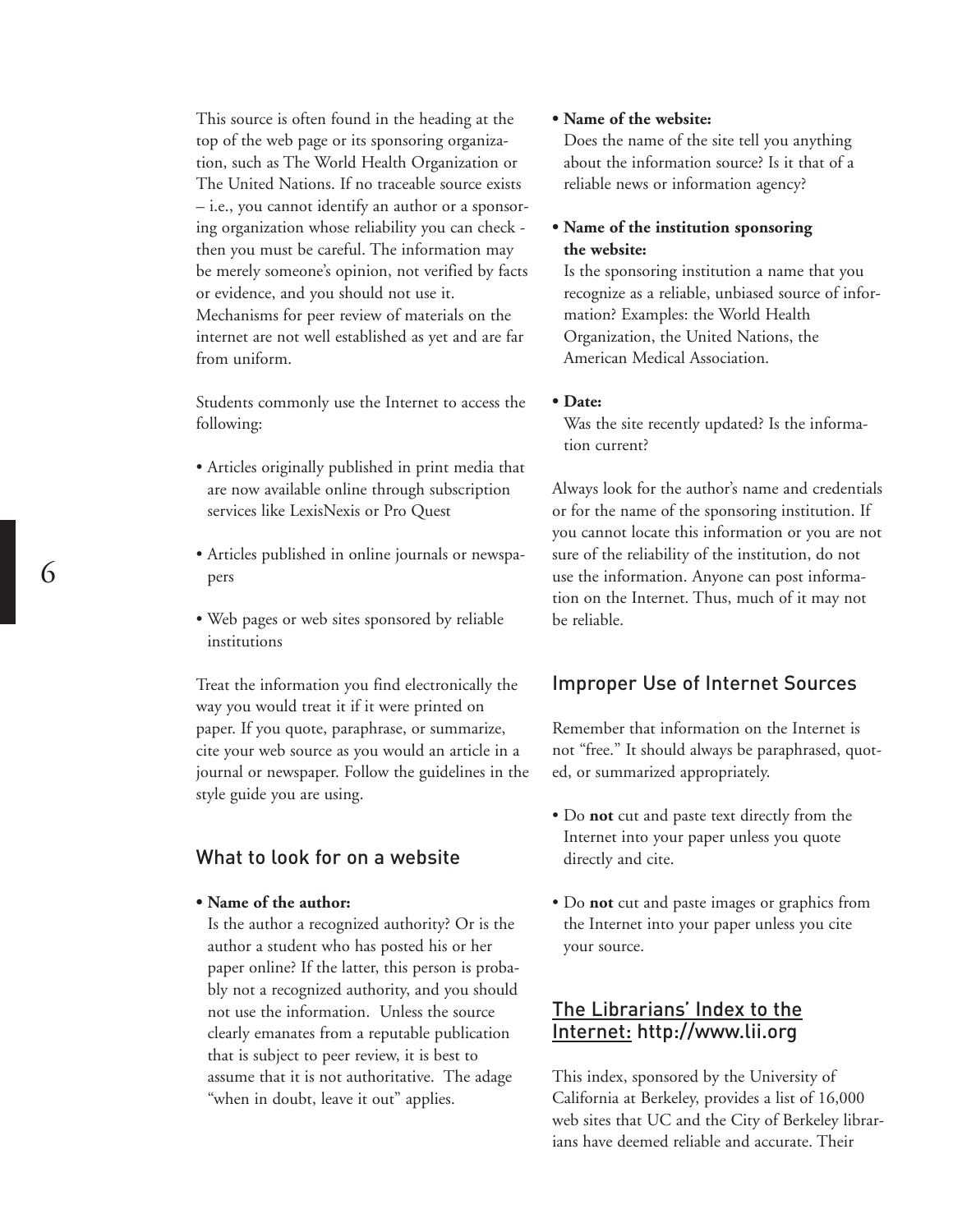<span id="page-8-0"></span>motto is, "Information You Can Trust." The sites are checked on a regular basis to eliminate those that are no longer live. Each new website is reviewed by four library staff members before being placed on the list. This index may be a good place to start if you are searching for information on the Internet.

# Citing Electronic Sources

The Internet changes constantly. For this reason, your citations must always include the date you accessed the site and the date of the posting, if it is available. Each style guide format is different, but in each case you are expected to provide as much information as possible about the site.

# How do I cite a web page?

As noted before, look for relevant information:

- name of author
- if there is one title of article or section heading of web page
- name of sponsoring organization
- date of electronic publication or update date you accessed the site
- URL

The following examples use the citation style of the American Psychological Association (APA).

## How do I cite an article with an author from an online news source?

Shanker, T. and Schmitt, E. (2005, July 6). Pentagon weighs strategy to deter terror. *The New York Time On the Web*. Retrieved July 6, 2005 from http://www.nytimes.com

## How do I cite an article with no listed author that appears on the web page of an organization?

Somalia launches emergency polio immunization. (2005, July 17). W*orld Health Organization Home Page*. Retrieved July 17, 2005 from http://www.who.int/en

# How do I cite an example from an online dictionary?

Editors of Columbia University Press. January 2004). Anthrax. *The Columbia Encyclopedia*, 6th ed. Retrieved July 7, 2005 from http://www.bartleby.com/6s/an/anthrax.htm I

## How do I cite an article retrieved from a database? (LexisNexis. ProQuest)

Holbrooke, R. (2004, February 10). A global battle's missing weapon. *New York Times*. Retrieved April 4, 2004 from LexisNexis Academic Universe database.

# How do I cite information from a government publication I obtain online?

U.S. Food and Drug Administration. (2005, June 4). FDA tentatively approves a generic AIDS drug under the president's emergency plan for AIDS relief. *FDA News*. Retrieved August 6, 2005 from http://www.fda.govjbbs/topics/ NEWS/200S/NEWol184.html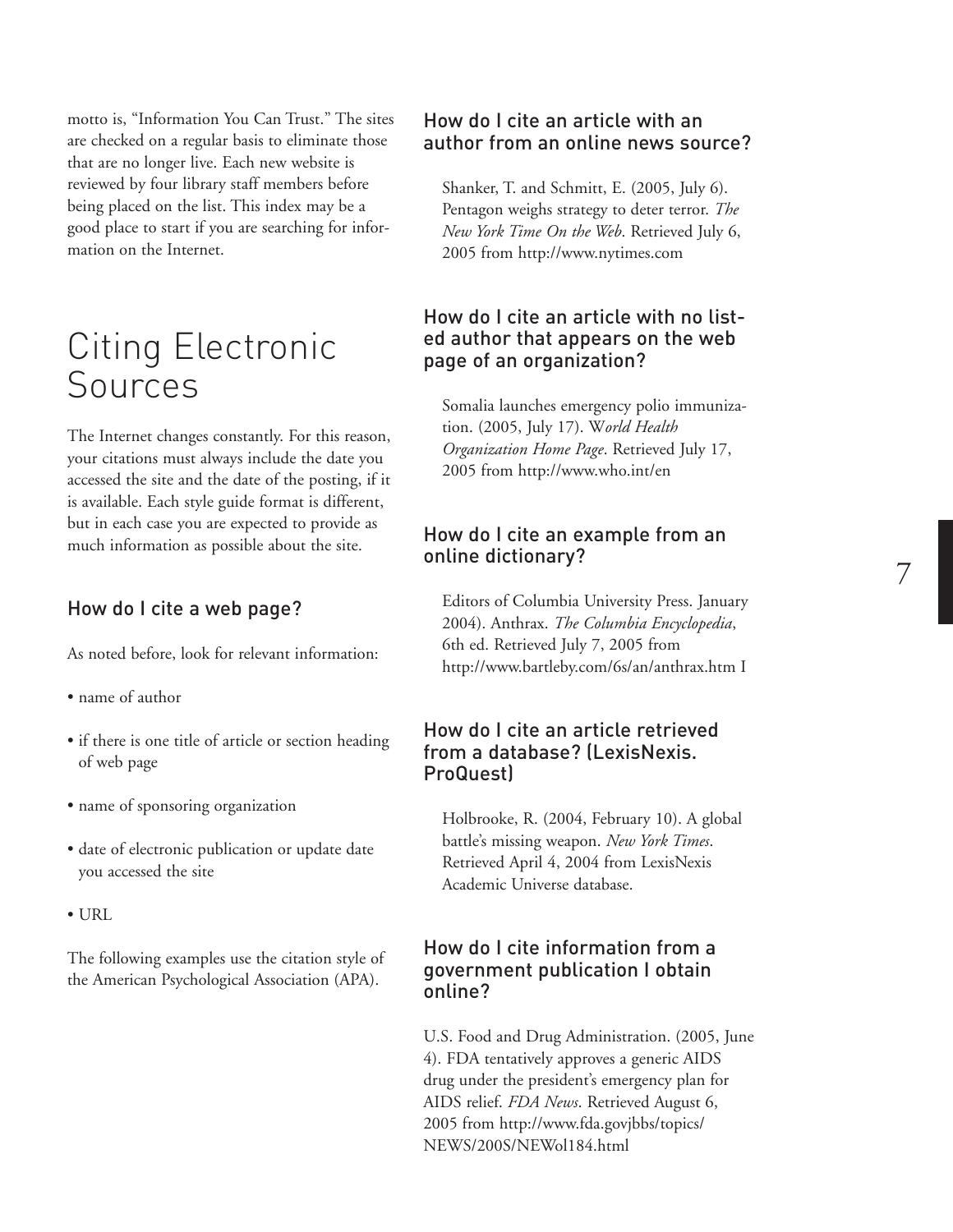# <span id="page-9-0"></span>Avoiding Plagiarism: Quoting

When the words of an expert, authority, or relevant individual are particularly clear or expressive, you may want to quote them. Do not quote all the time: save quotes for instances where the wording is especially powerful.

# When should I quote?

- When language is particularly vivid or expressive.
- When exact wording is needed for technical accuracy.
- When the words of an important authority lend weight to an argument.

# How do I show I am quoting?

- Name the source in an introductory phrase.
- Use quotation marks or indent long quotations.
- Cite the source appropriately.
- **If you fail to do this, it is plagiarism.**

#### **Original source**

Because of their unique perspective, Americans fear globalization less than anyone else, and as a consequence they think about it less than anyone else. When Americans do think about globalization, they think of the global economy as an enlarged version of the American economy.

Thurow, L. (1993). *Fortune Favors the Bold* (p. 6). New York: Harper Collins.

#### **Accurate quoting**

Lester Thurow (1993) asserts that the American reaction to globalization is different from that of the rest of world in that "Americans fear globalization less than anyone else, and as a consequence. . . think about it less than anyone else" (p. 6).

#### **Why is this correct?**

The writer has introduced the quotation with his/her own words and has indicated where exact words of the source begin and end. S/he has also named the source in an introductory phrase.

(Complete Thurow reference appears in bibliography)

#### **Inaccurate quoting**

The American view of globalization is unlike that of the rest of the world. Because of their unique perspective, Americans fear globalization less than anyone else, and therefore think about it less than anyone else (Thurow, 1993).

#### **Why is this plagiarism?**

Although the writer has identified the source, s/he has not put quotation marks around his words, thereby allowing the reader to think the words are the writer's, not Thurow's.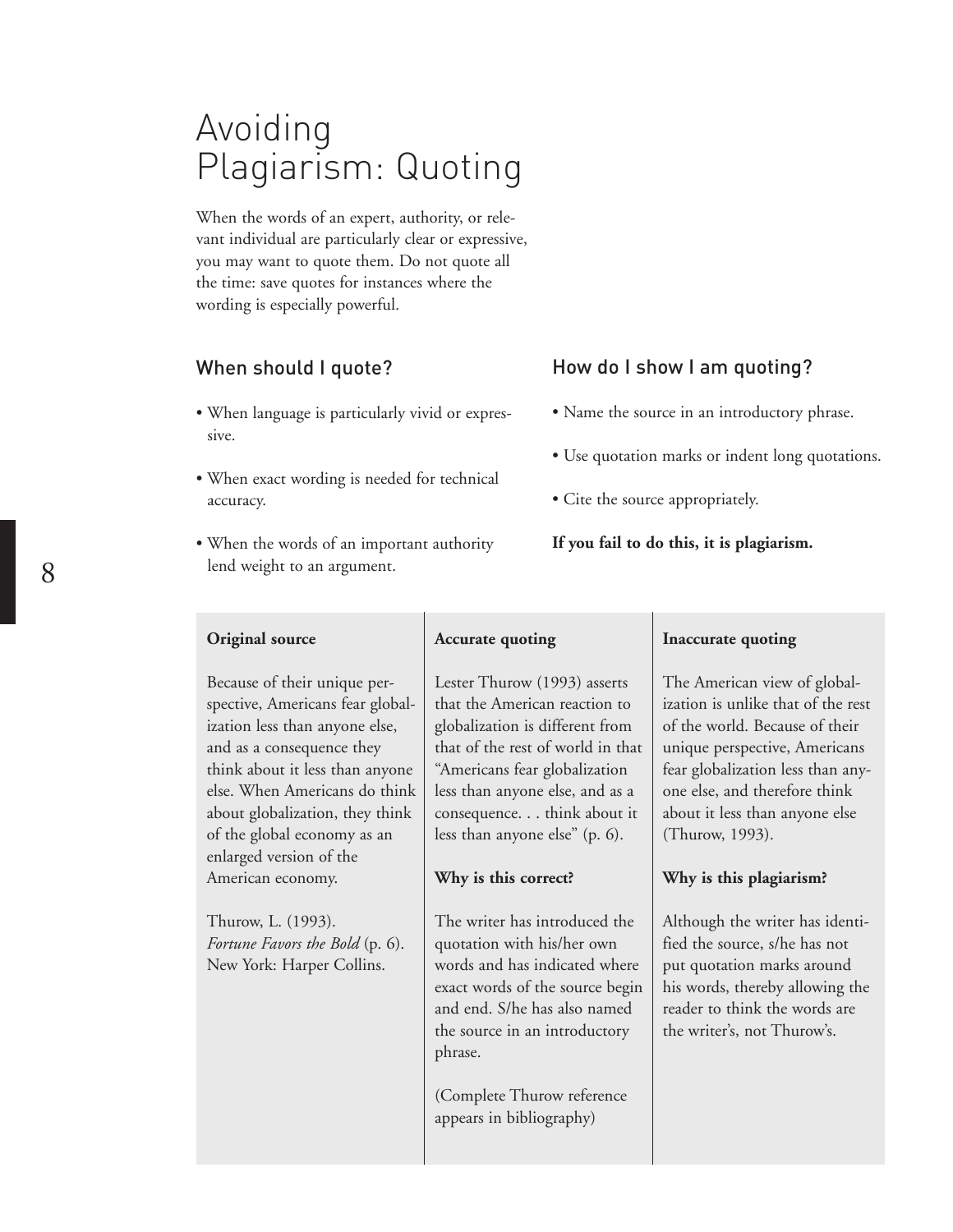# <span id="page-10-0"></span>Avoiding Plagiarism: Paraphrasing

Plagiarism is sometimes unintentional. It can occur when you try to put information from a source into your own words, but fail to do so completely. Often plagiarism occurs not because a student is trying to cheat, but because he or she has not been taught how to paraphrase accurately. Paraphrasing takes skill and practice.

In writing papers, you will paraphrase more than you will quote. For a report or research paper, you may need to gather background information that is important to the paper but not worthy of direct quotation. Indeed, in technical writing direct quotation is rarely used.

# Exactly what does "paraphrase" mean?

It means taking the words of another source and restating them using your own vocabulary. In this

## Examples:

#### **Original Source**

Because of their unique perspective, Americans fear globalization less than anyone else, and as a consequence they think about it less than anyone else. When Americans do think about globalization, they think of the global economy as an enlarged version of the American economy.

Thurow, L. (1993). *Fortune Favors the Bold* (p. 6). New York: Harper Collins.

way, you keep the meaning of the original text but do not copy its exact wording. For the benefit of students who may not have had practice paraphrasing from sources, the following guidelines may be useful.

# What strategies can I use to paraphrase?

- Use synonyms for all words that are not generic. Terms like people, world, or food are so common that it is often difficult to find a synonym.
- Change the structure of the sentence.
- Change the voice from active to passive and vice versa.
- Reduce clauses to phrases.
- Change parts of speech.

**Cite your source.**

and

#### **Plagiarism**

According to Lester Thurow (1993), Americans **fear globalization less** than people from other countries and as a **consequence** spend less time **thinking about it** Indeed, Americans see globalization **as an enlarged version of** their own economy.

## **Why is this plagiarism?**

The writer has used Thurow's exact words without enclosing them in quotation marks. He has only substituted synonyms here and there. Even though Thurow is credited with a citation, this would be considered **plagiarism**.

#### **Paraphrase**

Lester Thurow (1993) maintains that because Americans see globalization simply as a bigger form of their own economy, they are less concerned about it than is the rest of the world.

#### **Why is this acceptable?**

The writer has kept the meaning of the original passage without copying words or structure. Words like globalization and Americans are generic terms (i.e., terms that are commonly used for the concept they illustrate it is difficult to find synonyms for them). Thus you may use these words without placing them in quotation marks. *(Complete Thurow reference appears in bibliography)*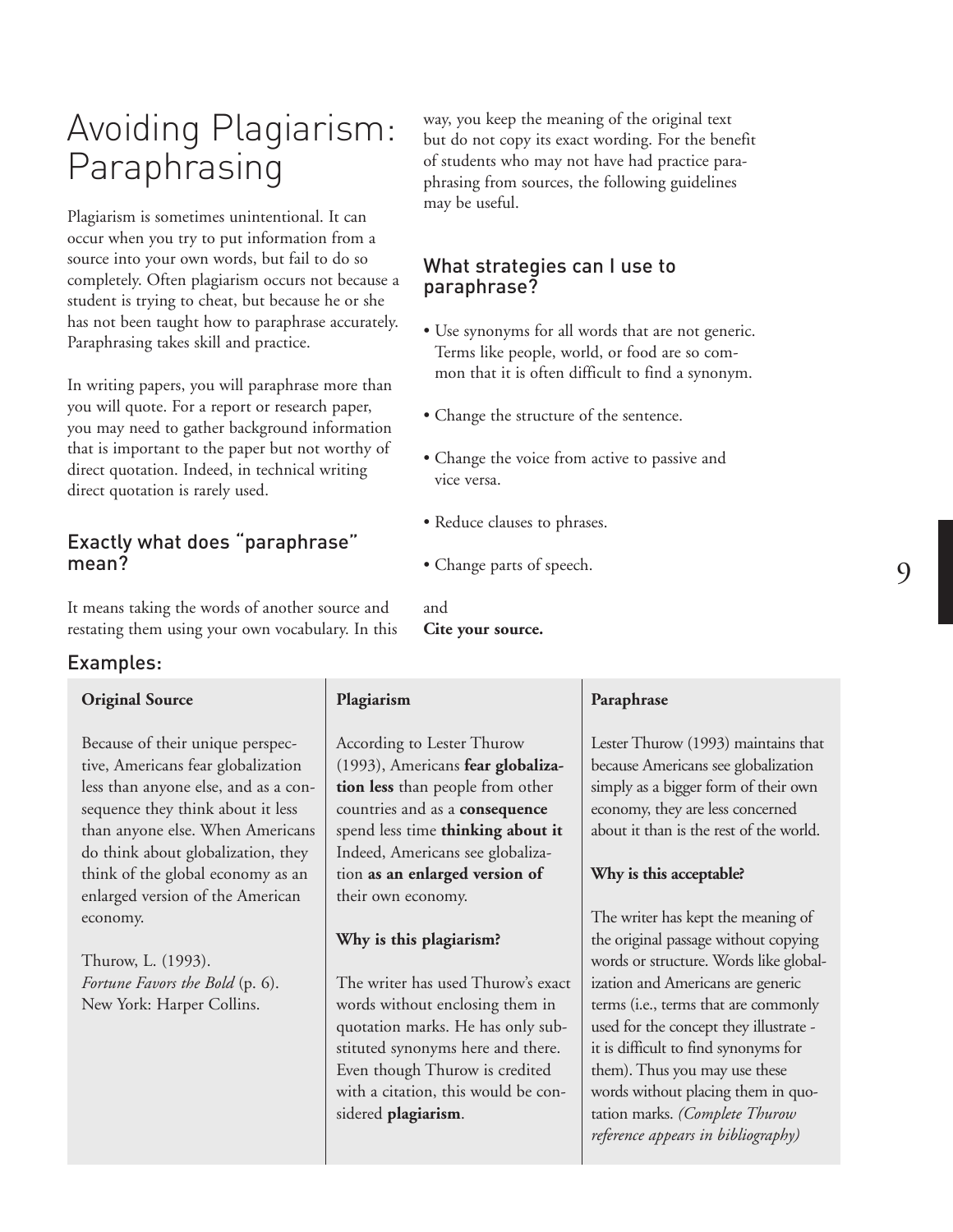#### **Original Source**

We do not yet understand all the ways in which brain chemicals are related to emotions and thoughts, but the salient point is that our state of mind has an immediate and direct effect on our state of body.

Source: Siegel, B. (1986). *Love, Medicine and Miracles* (p. 69). New York: Harper and Row.

## **Acceptable Paraphrase #1**

Siegel (1986) writes that although the relationship between brain chemistry and thoughts and feelings is not fully understood, we do know that our psychological state affects our physical state.

## **Why is this acceptable? What did the writer do?**

- Used synonyms
- Changed sentence structure
- Changed voice
- Cited source

Words like brain are generic and do not need to be changed.

### **Acceptable Paraphrase #2**

Siegel (1986) writes that the relationship .between the chemicals in the brain and our thoughts and feelings remains only partially understood. He goes on to say, however, that one thing is clear: our mental state affects our bodily state.

## **Why is this acceptable? What did the writer do?**

- Used synonyms
- Changed sentence
- structure (used two sentences instead of one)
- Changed voice
- Changed parts of speech
- Cited source

Words like brain and chemicals are generic and do not need to be changed.

As you can see, a good paraphrase combines a variety of strategies. Be very careful not to use only one strategy; replacing words with synonyms is not enough. Look at the following example of unacceptable paraphrasing:

## **Unacceptable Paraphrase**

Siegel (1986) writes that **we** still **do not** know **all the ways in which** brain chemistry is **related to emotions and thoughts, but the** important **point is that our** mental state **has an immediate and direct effect** on our physical state.

## **Why is this unacceptable?**

- The writer has kept the same exact sentence structure
- The writer has only substituted synonyms in certain places; in others the wording is exactly the same as that of the original.

Even though the writer mentions the original source in the introductory phrase, the result is plagiarism.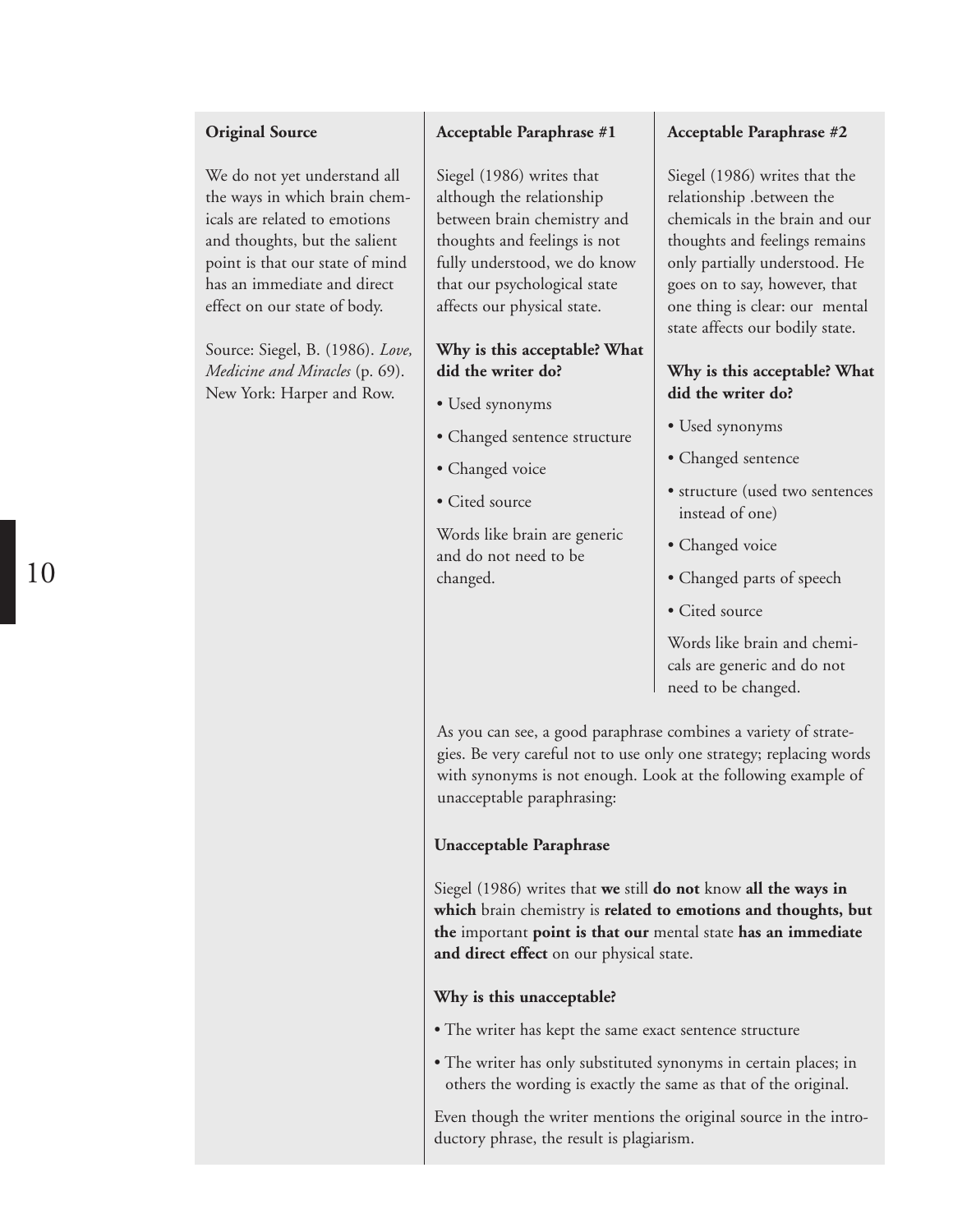# <span id="page-12-0"></span>Avoiding Plagiarism: Summarizing

Summary and paraphrase are somewhat different. A paraphrase is about the same length as the original source, while a summary is much shorter. Nevertheless, when you summarize, you must be careful not to copy the exact wording of the original source. Follow the same rules as you would for paraphrase.

# Choosing Whether to Quote or to Paraphrase

Sometimes students are not sure when to quote directly and when to paraphrase. As we said before, quote only if the language is particularly expressive and/or adds weight to your argument.

Example of a good use of quotation:

After the Challenger disaster of 1986, it was learned that NASA was so anxious to launch the shuttle that it had overlooked certain safety measures. Nobel physicist Richard Feynman later observed that "for a successful technology, reality must take precedence over public relations, for nature cannot be fooled" (cited in Katz, 1999).

Feynman's credentials and the fine wording of his comment deserve quotation here.

Example of unnecessary quotation – paraphrase would be better:

The World Health Organization is conducting a study on the connection between cell phone use and brain cancer. Until the study is published, the World Health Organization "suggests that persons concerned about cell phone

use can limit the length of calls, use a handsfree device to keep cell phones away from the head and body, and avoid using cell phones while driving" (National Brain Foundation, 2005).

The wording of this information is not particularly noteworthy. In this case, it would be better to paraphrase:

The World Heath Organization is conducting a study on the connection between cell phone use and cancer. Until the results are published, the WHO recommends that those who may be worried about such a link keep their calls short, curtail phone use while on the road, and use hands-free equipment to maintain distance between the phone and the user (National Brain Tumor Foundation, 2005).

Sources: Katz, J. (1999, May 13). Retrieved July 6, 2005 from *http://wuphys. [wustl.edu/-katz/nature](http://wuphys. wustl.edu/-katz/nature fooled.html ) fooled.html*

National Brain Tumor Foundation: connectionbetween cell phone use and brain tumors studied. (2005, July 9). *Law and Health Weekly*. Retrieved July 10, 2005 from LexisNexis Academic Universe database.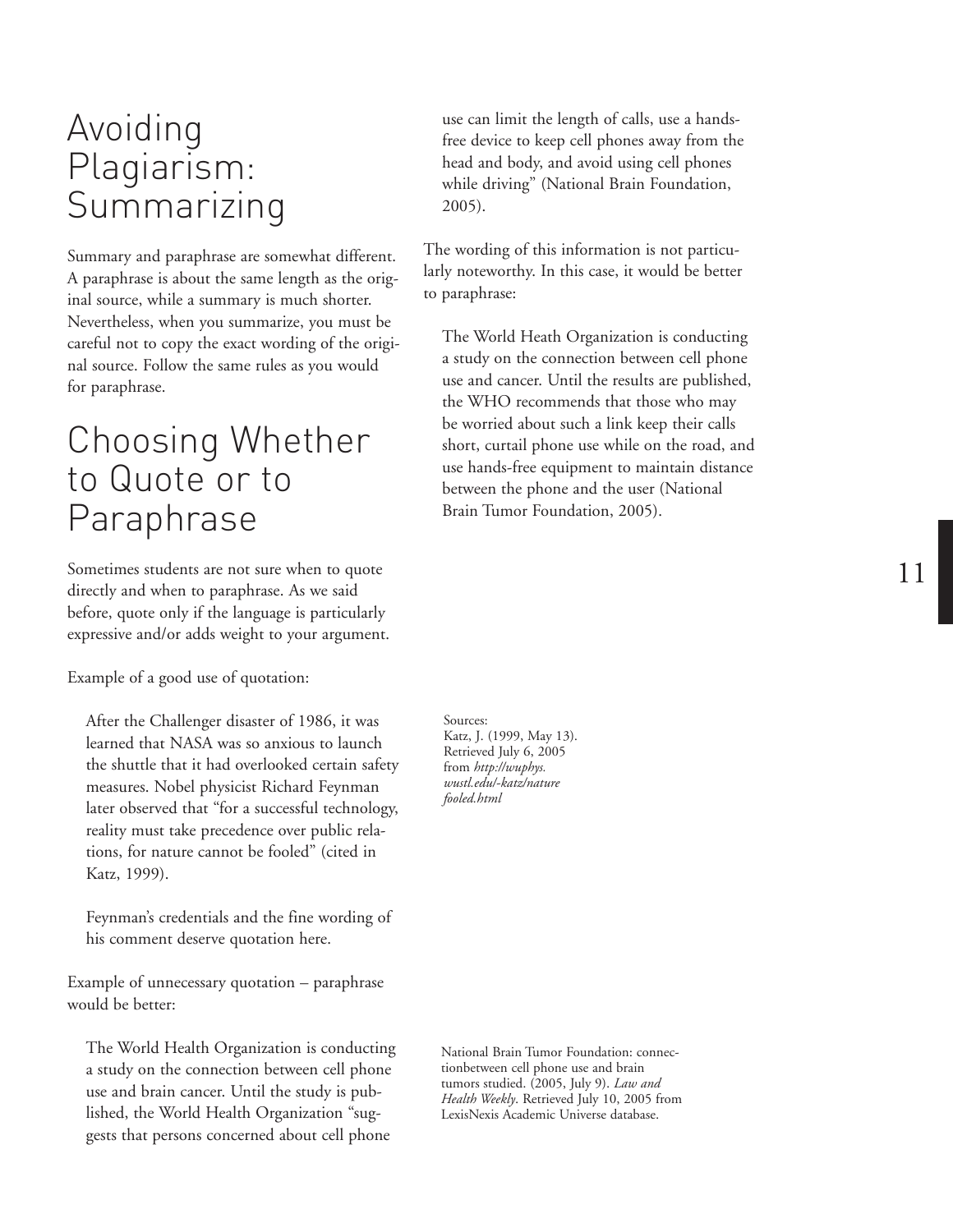# <span id="page-13-0"></span>Avoiding Plagiarism: Citing Facts and Statistics

Any time that you refer to facts, statistics, or other specific information pertinent to your topic, you must tell your reader where you got them; that is, you must cite your source. Not all pieces of specific information need to be cited, however. If the information is "common knowledge," you do not need to cite it.

## What is common knowledge?

Common knowledge is any information that the average, educated reader would accept as reliable without having to look it up.

This includes:

- General information that most people know, such as: water freezes at 32 degrees Fahrenheit.
- Information shared by a cultural group, such as the dates of national holidays or names of famous heroes.
- Knowledge shared by members of a certain field, such as the fact that the necessary condition for diffraction of radiation of wavelength  $\lambda$ from a crystalline solid is given by Bragg's law.

This situation can be tricky, however. What may be common knowledge in one culture - or in one specific group of people - may not be common knowledge in another. For example, the following would be considered common knowledge to an audience educated in the United States:

• The American Space Shuttle Challenger exploded shortly after taking off, killing all its crew and passengers.

- Global warming has become a concern of scientists all over the world; in response, many nations have sought to introduce policies to reduce the emission of greenhouse gasses.
- Patrick Henry's statement, "Give me Liberty, or Give me Death!" became a rallying cry for the American Revolution.

The specific dates, facts, and trends referred to above comprise information the average, educated reader would know. It is highly unlikely that anyone would challenge these statements. Thus, they do not need to be cited.

# What is not common knowledge? What needs to be cited?

- All statistics, data, figures.
- References to studies done by others.
- References to specific facts the average reader would not know about unless he or she had done the research.

The following are examples of statements that need citation:

- Between 1990 and 2002, the United States was the recipient of \$1.27 trillion in direct foreign investment. This amount is more than the combined total received by the United Kingdom, France, Germany and Japan.
- In the last thirty years, discussion has focused on the possible link between overhead power lines and cancer in children. Researchers have investigated whether a connection exists between the low magnetic fields produced by power lines and childhood leukemia, but the evidence remains inconclusive.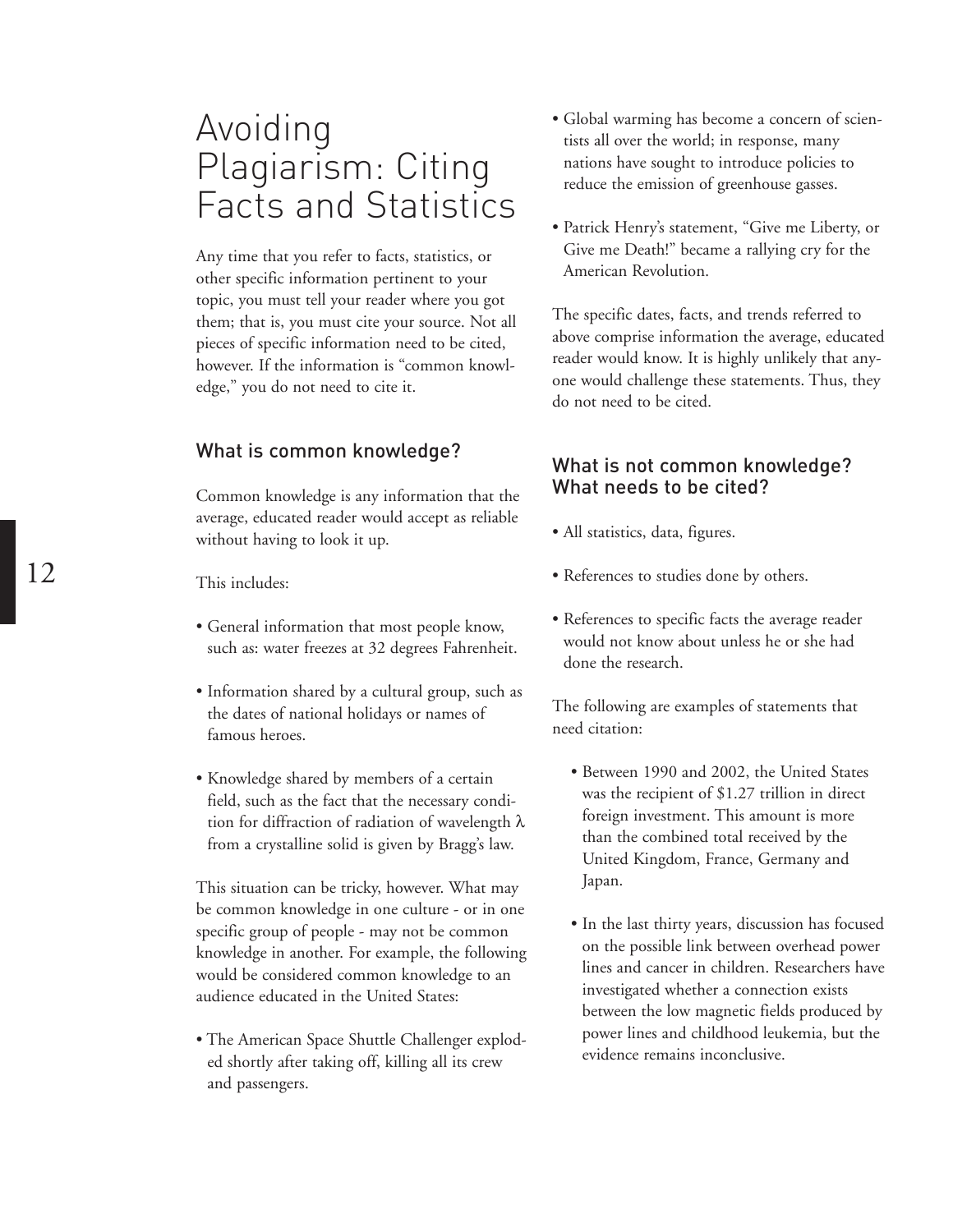<span id="page-14-0"></span>• The free energy of mixing per site for a binary polymer blend with differing degrees of polymerization can be described through the Flory-Huggins equation.

Sources:

Thurow. L. (1993) *Fortune Favors the Bold* (p. 199). New York: Harper Collins. 2003.

Power lines and cancer. (2005. June 4). The *Economist Online* . Retrieved June 4. 2005 from http://www.economist.com/

Flory. P.}. (1953). *Principles of Polymer Chemistry* . Ithaca. NY: Cornell University Press.

Each of these statements contains information that would not be known to the average reader . The last equation is specific to the thermodynam ics of macromolecular mixtures and would not be considered common knowledge by many scientists or engineers. Therefore, the best advice is: When in doubt, cite your source.

# Avoiding Plagiarism: Writing Computer Code

Plagiarism can also occur when you write code.

**It is still plagiarism** if the student borrows the structure of the original program exactly while changing only a few details that do not affect the meaning of the program

If a student's program is clearly derived from the program in the textbook, the student's action can be compared to paraphrasing a passage from a reference book.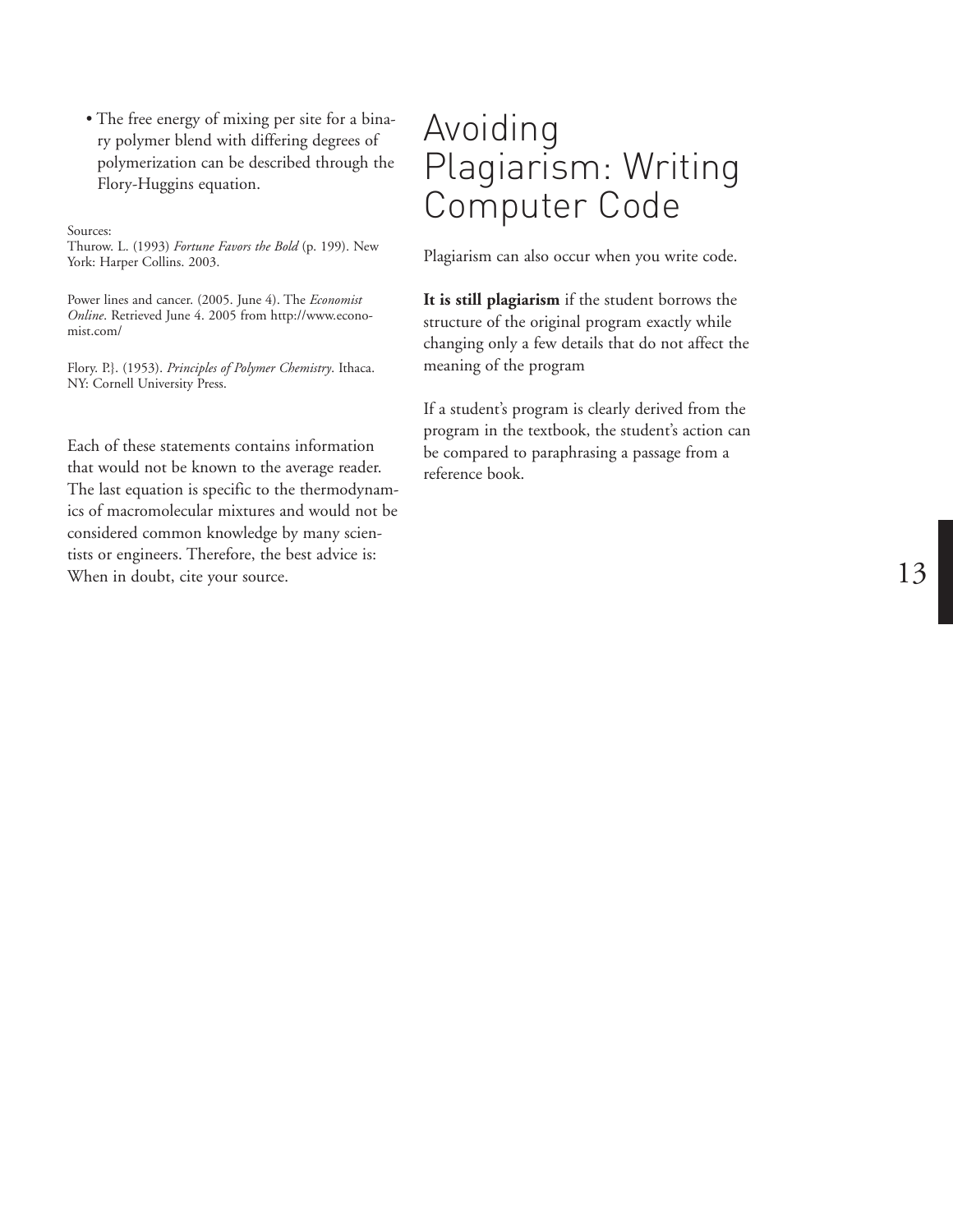# <span id="page-15-0"></span>Test: What is Common Knowledge?

Which of these statements would be considered common knowledge? Which need to be cited?

*(Answers appear at the bottom of the page.)*

- 1. When water passes through rocks that contain arsenic, the arsenic may leach into the water, poisoning it. This issue has been a particular problem in Bangladesh.
- 2. The development of structural steel and the invention of the elevator made it possible for tall office buildings to be built. Before that time, large buildings had to be supported by their own walls.
- 3. Stem cell research offers promise in the development of treatments for certain kinds of diseases.
- 4. Some have argued that the benefits of the Internet have reached all levels of society, while others point to the fact that a 1999 study revealed that Internet access is closely tied to income levels, with households earning \$75,000 or more having the highest rate of access.

#### Answers

- 1. Yes, citation is needed. In particular, the specific reference to Bangladesh makes this information something that the average reader would not know unless he or she had done the research.
- 2. No, citation is not needed. First, this text makes sense logically and is observable historically. Second, no one would challenge this assertion.
- 3. No, citation is not needed. This information is widely known.
- 4. Yes, citation is needed. The specific reference to a 1999 study and the figure that is mentioned is something the average reader would not know unless he or she had done the research.

# Collaboration

Collaborative work is vital to the spirit and intellectual life of the University. In some classes, you will be encouraged to collaborate with other students on problem sets, projects, or papers. The amount of collaboration will vary from class to class. Find out from your instructor how much collaboration is permitted. The details may be clearly stated in the course handouts. If they are not, ask your instructor to be specific about how much collaboration he or she allows. Make sure you know where to draw the line between collaboration and what could be considered cheating.

The following example shows the collaboration guidelines for one class:

Collaboration Policy for 3.014. Materials Laboratory Fall Term\*

In preparing your reports, you are encouraged to discuss your results with your labmates. Data and figures may be shared between students in your lab group for the purpose of preparing your report, provided proper acknowledgment is made in your reports.

All writing in 3.014 must be original. Students should not copy any portion of their laboratory reports from reference materials or the reports of other students. Students should not use reports from previous years or their lab mates' reports in preparing their own reports. 3.014 has a zero tolerance policy on plagiarism. Any student caught plagiarizing will

Sources: 1. Arsenic in drinking water. (2001. May). *World Health Organization*. Retrieved August 8, 2005 from *[http//www.who.lnt/](http//www.who.lnt/ mediacentre/fact sheets/fs210/en ) mediacentre/fact sheets/fs210/en*

14

4. United States Deptartment of Commerce. (1999. July). *Falling through the net: defining the digital divide*. Retrieved July 5. 2005 from *http://www.ntia.doc. [gov/ntiahome/fttn99/](http://www.ntia.doc. gov/ntiahome/fttn99/ contents.html ) contents.html*

Source: Examples of plagiarism. Academic Integrity at Princeton. Retrieved

September 3, 2004 from *[http://www.princeton.](http://www.princeton. edu/pr/pub/integrity/ pages/plagiarism.html ) edu/pr/pub/integrity/ pages/plagiarism.html*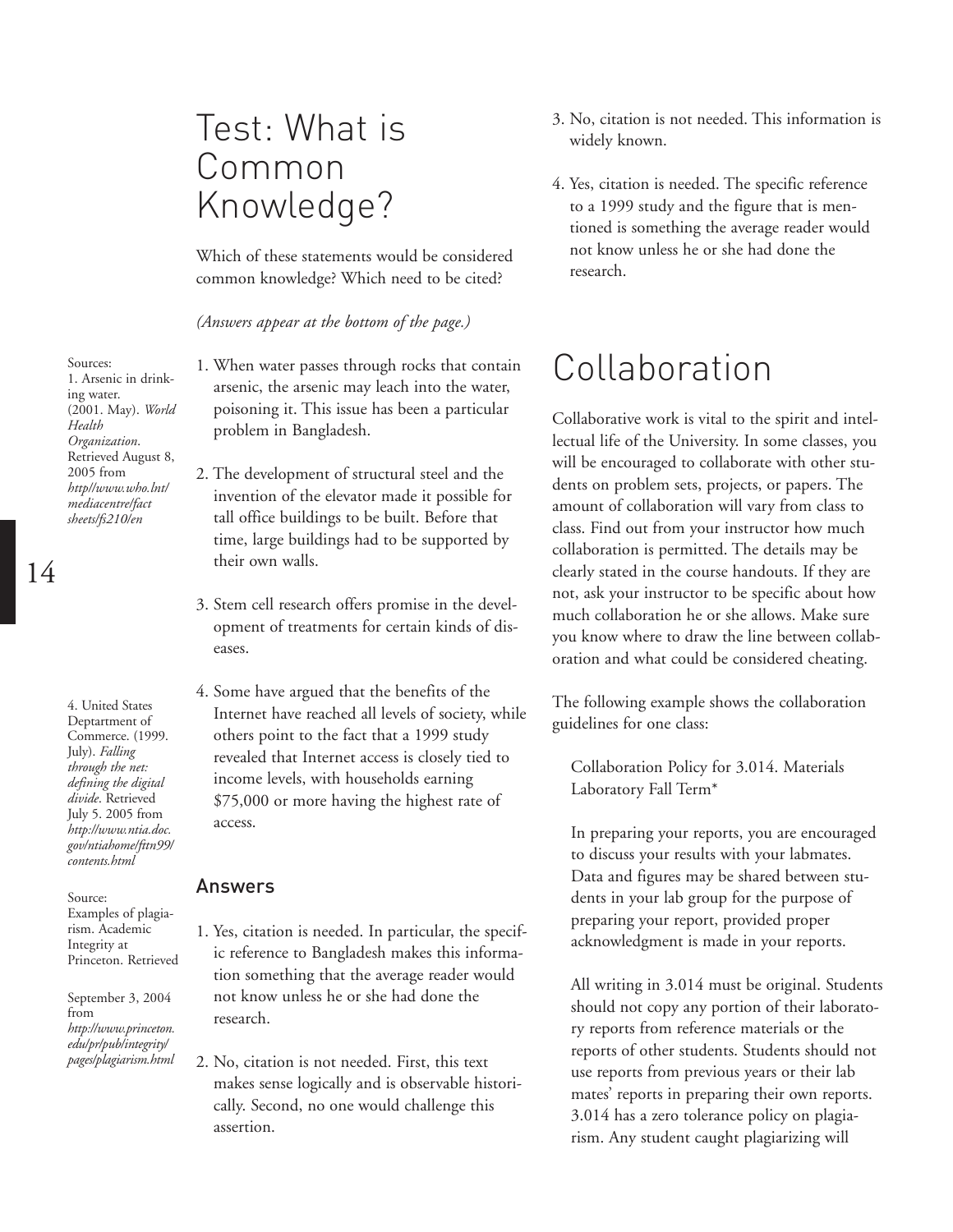<span id="page-16-0"></span>receive a grade of zero on the assignment and be taken to the Student Disciplinary System for disciplinary action.

\* Used with permission of Professor Anne Mayes. Dept. of Material Science, Massachusetts Institute of Technology.

You are responsible for knowing what acts constitute plagiarism. For a tutorial on plagiarism please refer to the URL: http://gethelp.library.upenn.edu/PORT/ [documentation/avoiding\\_plagiarism.html.](http://gethelp.library.upenn.edu/PORT/ documentation/avoiding_plagiarism.html. )

Also see:

[http://gethelp.library.upenn.edu/PORT/](http://gethelp.library.upenn.edu/PORT/ documentation/plagiarism_policy.html ) documentation/plagiarism\_policy.html

# Good Work Habits: Study, Research and Writing

Penn will ask much of you. You may find yourself short of time, with several assignments due the same day. Pressure can be intense. In a later section, we will discuss ways to manage your time so as to avoid becoming overwhelmed. No matter the level of stress under which you may find yourself, however, you must not commit acts of academic dishonesty.

#### **1. Manage your time:**

Plan ahead: find out when assignments are due and mark them on a calendar

- Do not try to do them at the last minute.
- Set a certain amount of time apart each day for each course
- Make a work schedule for yourself and try to keep to it.
- If you cannot meet a deadline, talk to the

instructor. Most Penn instructors are reasonable. We would much rather have you ask for an extension than cut corners by being academically dishonest.

#### **2. Take careful notes**

Recently, a number of scholars have been accused of plagiarism. Several claimed bad note-taking practices as the cause of their mistakes: in taking information from another source, these writers had copied several sentences without putting them in quotation marks. When these researchers transferred their notes into their own text (they claimed), they believed the sentences were their own and presented them as such. The result was plagiarism. The increasing availability of sources in electronic form and the ease with which text may be extracted from them can facilitate this practice.

Such plagiarism can be avoided by taking careful notes:

- Write down the page number, author, and title of each source every time you make a note. Do this whether you paraphrase, quote, or jot down useful facts and figures.
- Put quotation marks around any exact wording you take from a source.
- Paraphrase accurately (see Avoiding Plagiarism: Paraphrase, p. 9).
- Keep a running list of all sources: articles, books, online sources and their URLs.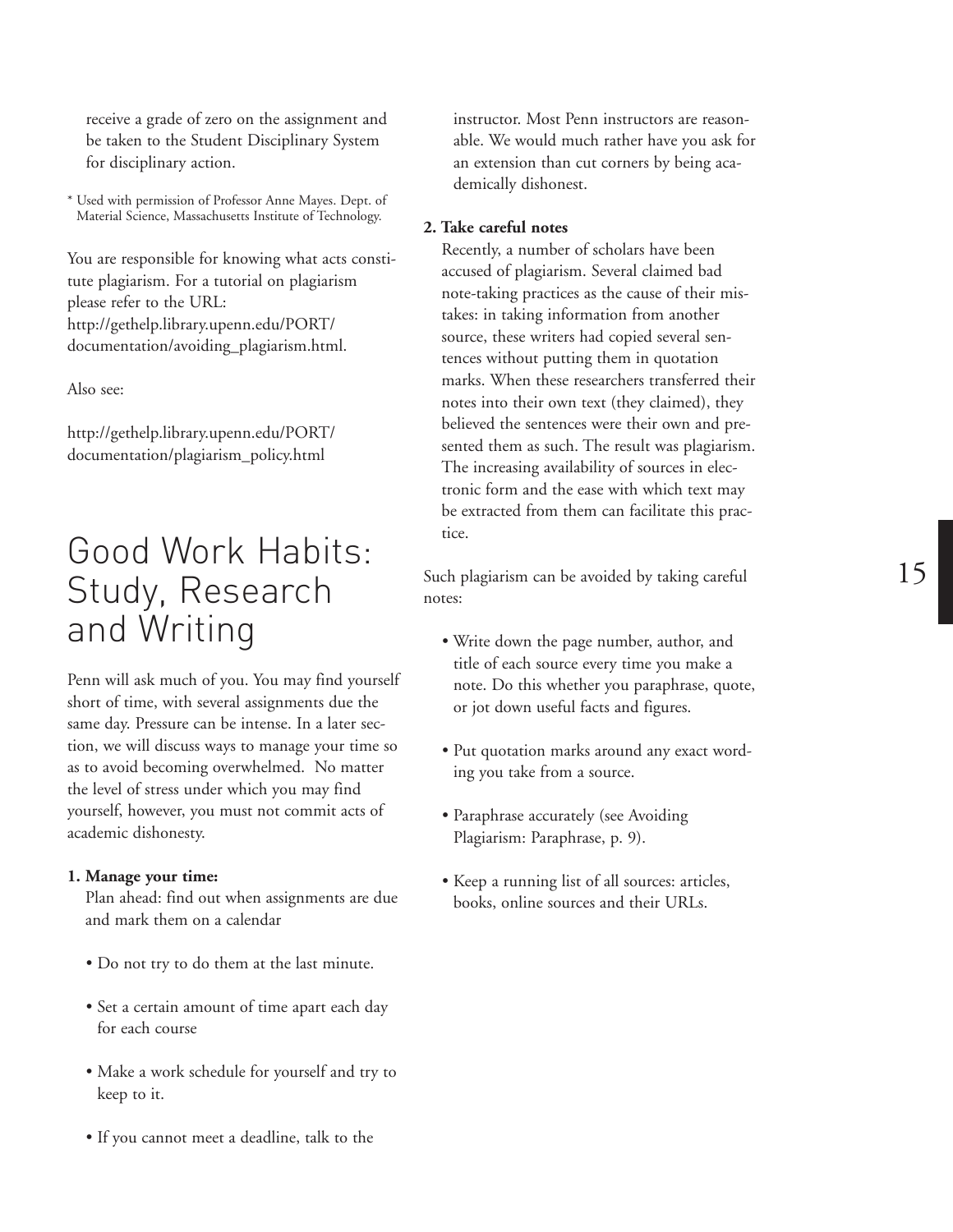If you feel confused about the work in class or unclear about an assignment,

#### **3. Ask for help**

- Talk to the professor or instructor. Make an appointment to see him or her outside of class. If you cannot schedule an appointment within the posted office hours, send the instructor an email requesting another time.
- Use office hours. Seek help with assignments during office hours. Faculty at Penn often comment that students do not use this opportunity enough. Office hours provide the opportunity for additional contact with faculty, not only to seek their help but to get to know faculty better and to give them the chance to know you.
- Talk to the Teaching Assistant (TA). TAs have office hours. Many make themselves available any time, via email. Use this option to get help if you need it. TAs expect to be contacted; it is part of their job.
- Seek the help of your academic advisor. If you have a problem you do not feel comfortable talking about with your professor, talk to your academic advisor.

#### **4. Use the Penn Writing Center.**

The Penn Writing Center offers expert writing help to both undergraduate and graduate students. You can make an appointment online for a session with a trained writing tutor who will help you with your writing assignments. Drop-in hours are also available. Many tutors are knowledgeable about the particular needs of non-native English speakers, and all tutors are experienced with work Penn students are required to do.

There is no charge to use the Center. Make an appointment online and visit the site: [http://www.writing.upenn.edu/critical/](http://www.writing.upenn.edu/critical/ help_wc.html. ) help\_wc.html.

## **5. Use the Weingarten Learning Resources Center.**

Consult a Learning Instructor about writing strategies and time management. [http://www.vpul.upenn.edu/lrc](http://www.vpul.upenn.edu/lrc )

#### **6. Use Academic Support Services**

[http://www.vpul.upenn.edu/academic.html](http://www.vpul.upenn.edu/academic.html )